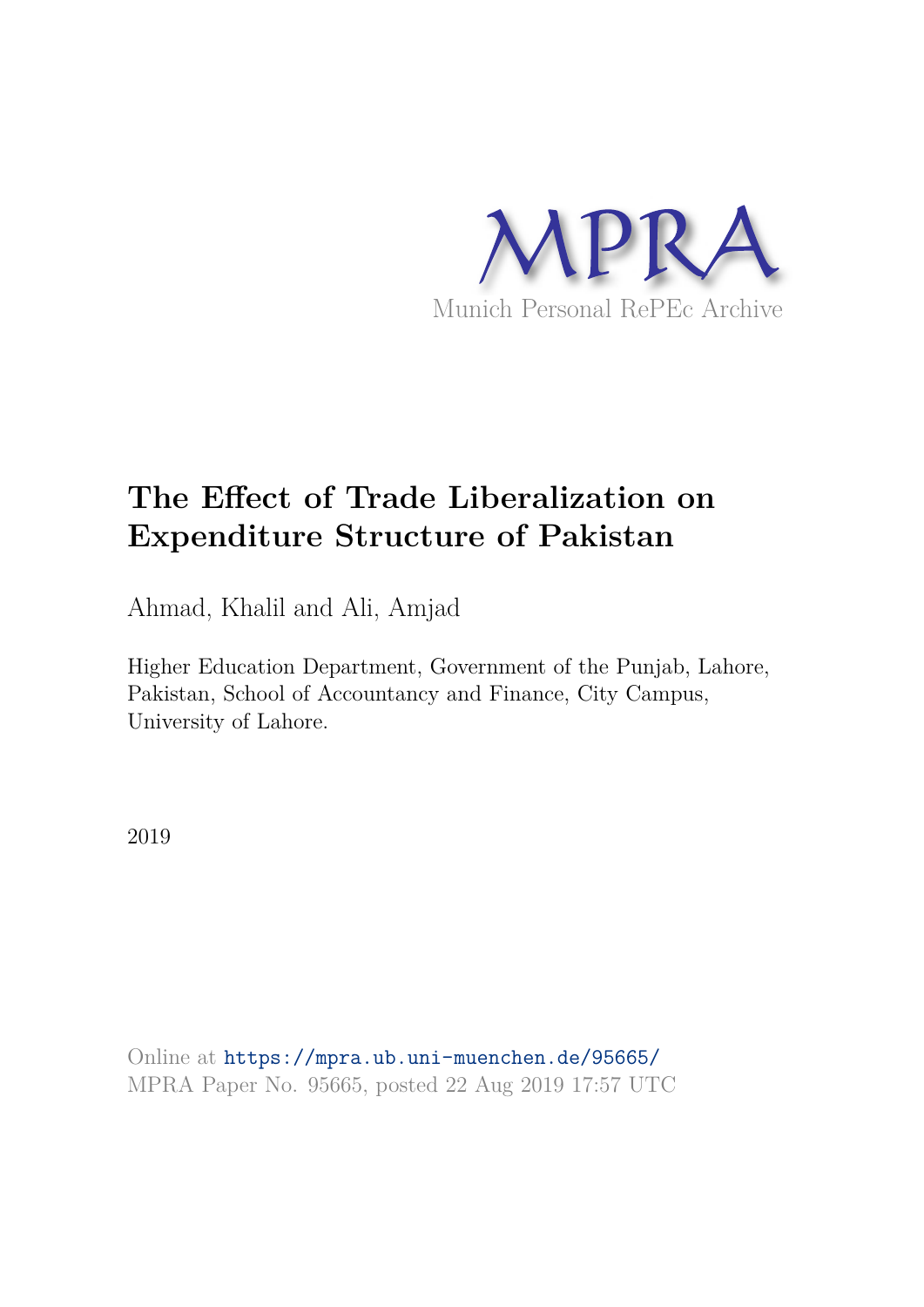# **The Effect of Trade Liberalization on Expenditure Structure of Pakistan**

#### **Khalil Ahmad\*, Amjad Ali\*\***

*\**Lecturer, Higher Education Department, Government of the Punjab, Lahore, Pakistan \*\*Assistant Professor, School of Accountancy and Finance, City Campus, University of Lahore,

Corresponding author's email address:*[chanamjadali@yahoo.com](mailto:chanamjadali@yahoo.com)*

#### **Abstract**

Demand side public policy plays a risk reducing role for imperfect sectors of the developing economies through public investment during liberalization. Public sector investment, composition and structure play an important role to determine the comparative advantage for the productive sector. This study explores the effect of trade liberalization and trade tax revenue on the expenditure structure of Pakistan during 1975-2016. Autoregressive Distributed Lag approach has been used for examining the long run co-integration among the expenditure structure and trade liberalization and Vector Error-Correction model is used for short run dynamics of the concerned variables. The empirical result shows that trade tax revenue has a positive impact on the expenditure structure in the long run but not in the short run. Trade liberalization, budget deficits and defense expenditure have negative associations with expenditure structure.

**Keywords:** Average Tariff rate, Trade Tax Revenue, Expenditure Structure **JEL Classification:** F10, F13, H71,

#### **I. Introduction**

Twenty first century came with the phenomenon of globalization or economic integration. In such environment, all industrial and developing economies opened their borders for trade in goods and services. It has also been accepted that trade liberalization improves economic efficiency and spurs economic growth through spillover effects Krueger (1997). While in the case of developing economies, trade liberalization has inconclusive results (Rodriguez and Rodrik, 2001). Most of the developing economies, protect their imperfect sector from the global competition by a variety of tariff and nontariff restrictions. The main reason of protection is to strengthen the domestic infant industries and acquiring the revenue through trade barriers.

During the recent decades, particularly after the emergence of the WTO in 1995, many countries of the world have pursued the policies of trade liberalization. Trade liberalization is generally advocated on the ground that it can improve economic efficiency and super economic growth through its spillover effects. However, many developing economies have been largely dependent upon their trade tax revenue as its makes significant share of their total revenue. This phenomenon can have important fiscal policy implications, especially for developing countries. In such scenario, the government of developing countries has no tendency to compensate their loss of revenue through domestic collection of taxes. This may create problems for public investment in physical infrastructure, while some expenditure components may be difficult to reduce such as politically-sensitive expenditure on military and social security spending (Khattry and Rao, 2002). During liberalization, it is essential for developing countries to formulate proper policy for generation of trade revenue or substitution of trade revenue, so that public investment in physical plus social infrastructure may not be hurt.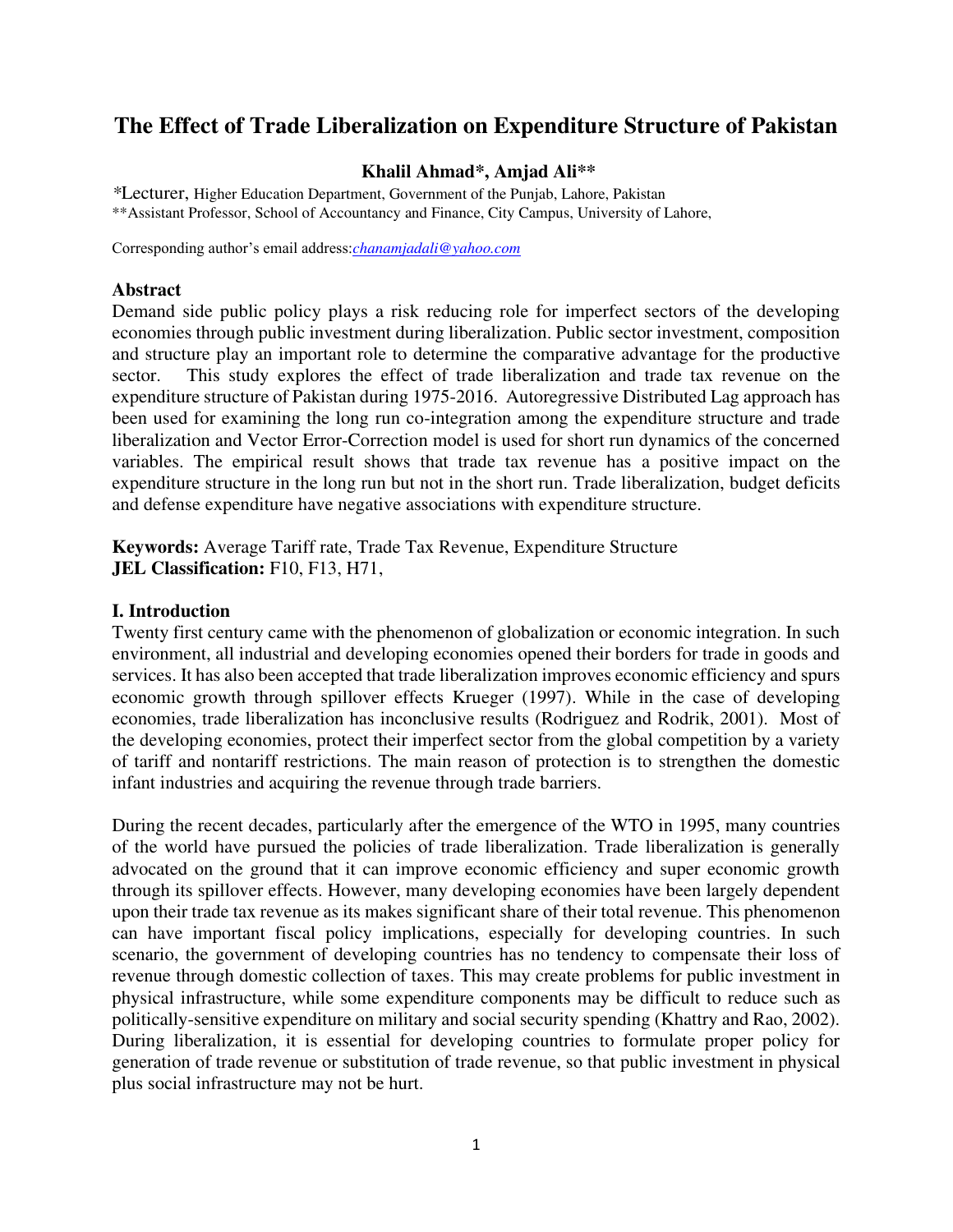In the modern era of globalization, public sector performance gained more importance due to foreign competition among trading countries. According to Rodrik (1998), trade liberalization improved, the government role, especially in developing economies for comparative advantages with the help of public spending structure. Government spending for infrastructure development played a risk-reducing role in those economies which bear heavy external risk in the form of foreign competition. In the initial stages of trade liberalization, the public sector provides protection in the form of different types of duties and subsidies to imperfect sectors. At a later stage, imperfect sectors attain comparative advantage due to public sector intervention. In this regard, Khattry (2003) investigated the fiscal effects of trade liberalization particularly for developing countries. On the fiscal side, the trade liberalization process is more likely to lead towards an extensive decrease in free trade barriers which reduce trade tax revenue. Reduction in trade, tax revenue may reduce the total tax over GDP ratio in those economies which are highly dependent on trade taxes. Normally, these economies use foreign debt, aid and deficit financing to meet the fiscal need. In this case, the debt servicing and geopolitical government expenditure may lead to further reduction in public investment in social and economic infrastructure development. A large number of development theories, the provision of social overhead capital or infrastructure development is move helpful in productive activities especially in developing nations. Nondevelopment expenditure has less effective for productive activities. In case of developing countries, the share of non-development expenditure is usually more than the development expenditure. Further, these countries have no ability to change the expenditure structure due to unsophisticated administration, low political will and geopolitical issues.

The objective of this study is to explore the effect of trade liberalization on the ratio of development and non-development expenditure ratio termed as the expenditure structure of Pakistan. There are two main categories of expenditure i.e. development and non-development which are utilized to provide compensation domestic infant industry during liberalization. Higher share of development expenditure means more provision of public goods. The rest of the paper will discourse the following sections such as literature, theoretical and empirical results of trade liberalization and its effect on expenditure structure.

### **2. Literature Review**

Trade liberalization or trade openness has so many socioeconomic impacts on trade countries. A large number of studies are conducted to investigate the impact of liberalization on government expenditure for different regions, blocks and countries with different types of data set. In literature, on the relationship of liberalization and government expenditure has different outcomes with different measures of trade liberalization and different components of government expenditures. In this regards, most promising work for OEDC countries done by Cusack (1997), Garret and Mitchell (2001), Kittel and Winner (2005), Dreher (2006). They concluded that different measures of liberalization and different components of government expenditures were negatively correlated. While, on the positive relationship between liberalization and government spending in OECD countries done by Hicks and Swank (1992), Huber et al. (1993), Garret (1995), Bernauer and Achini (2000), Ali and Rehman (2015), Ali (2015), Ali and Bibi (2017), Sajid and Ali (2018), Audi and Ali (2017), Ali (2011), Ali and Naeem (2017), Ali and Chani (2013), Swank (2001) and Bretschger and Hettich (2002). They empirically investigated the liberalization and government expenditure with a different data set they found that liberalization has positively related to expenditure.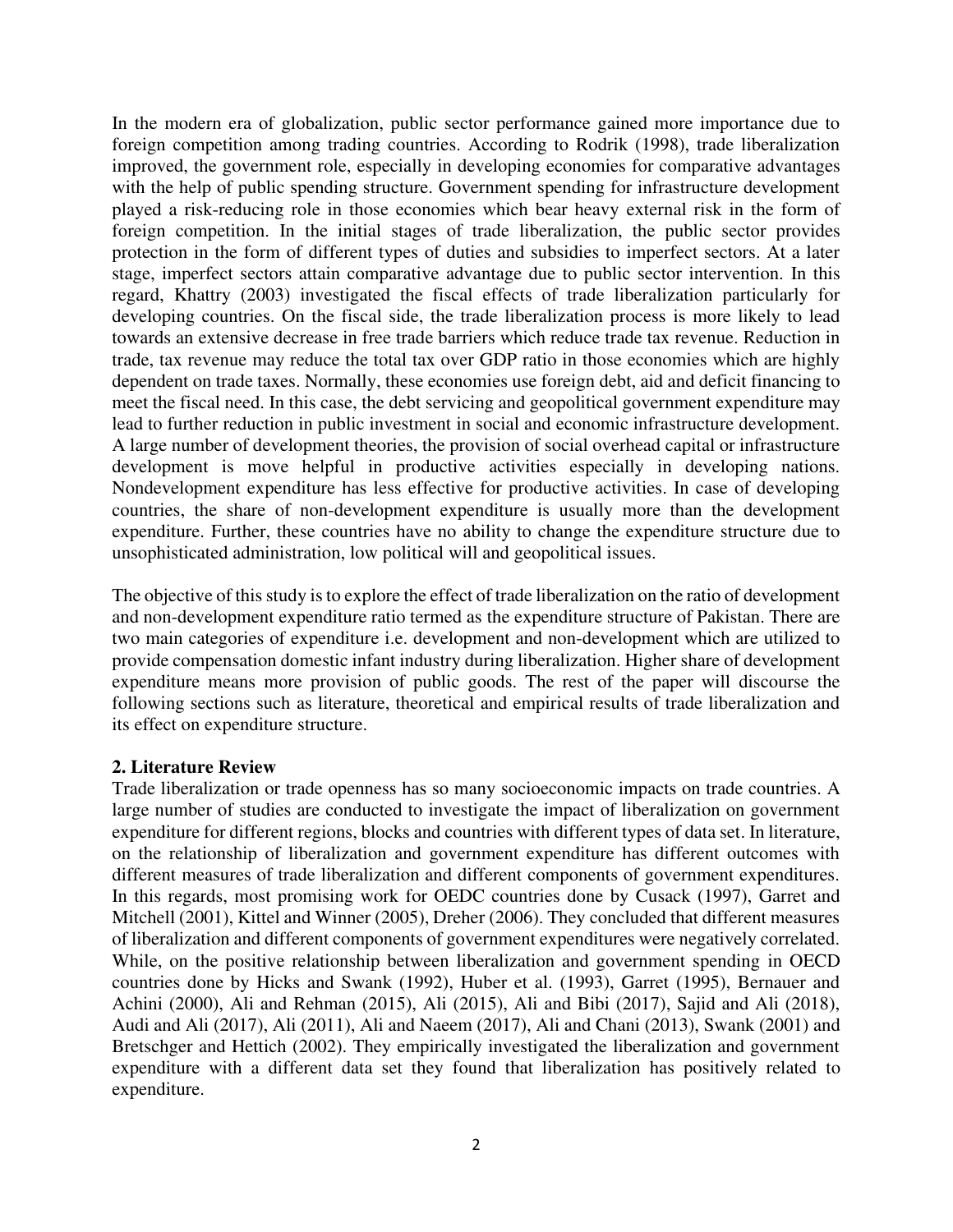The relationship of liberalization and government spending a large number of studies investigated developed and developing countries with a different data set. Such as Alesina and Wacziarg (1998) Rodrik (1998), (2001) and Adsera and Boix (2002) found that liberalization has a positive impact on different components of government expenditure. Figlio and Blonigen (2000) for South Carolina Kaufman and Segura-Ubiergo (2001) for Latin American investigated that liberalization has negative impact on expenditure. For, US a country specific study investigated by Balle and Vaidya (2002) found a positive association between liberalization and government expenditure.

Khattry and Rao (2002) analyzed the impact of liberalization on the tax level and structure of government expenditures for large countries' data set, with main emphasis on low income countries. They concluded that rapid trade liberalization process caused a fiscal squeeze in developing countries. As a result of fiscal squeeze, it created a series of problems for low income countries to meet the rising fiscal needs and they severely depended on internal and external debt. Moreover, results indicated that the above factors also contributed to decline in infrastructure spending or development expenditure.

To co-integration analysis Morley and Nicholas (2000) investigated the effect government expenditure on economic growth in Egypt. The empirical outcomes show that expenditure has a positive impact on growth while trade has no significant impact. Abizadeh (2006) analyzed the role of government against trade liberalization policy. He found that size of the government squeeze as economy moves to liberalization especially in small economies. Islam (2004) investigated the relationship between trade liberalization and government size for 6 developed nations with contrary specific and cross-section data analysis. The empirical results vary country to country, while cross-section results show no significant impact on government size. Balle and Ashish (2002) empirically investigated the effect of trade liberalization on government spending for USA and later in state level. They found that trade liberalization has positive impact on welfare and health expenditure.

Khattry (2003) empirically investigated the impact of trade liberalization on government expenditure for a large number of countries, with more empathizes on developing countries. He developed the idea for developing countries face trade revenue loss during liberalization. This fiscal squeeze caused by reduction in social and physical capital spending. External debt utilized to overcome revenue loss for politically sensitive geopolitical expenditure. The empirical results of fixed-effects regression show that trade liberalization has negative impact of trade revenue at the first stage and that these factors has contributed to decline the provision of public goods.

Dreher et al. (2008), Ram (2009), Moore and Maurizio (2011) and Benarroch and Pandey (2011) empirically investigated the impact of trade revenue and trade liberalization on government expenditure<sup>1</sup>. The results show no clear cut direction of trade liberalization and expenditure. Moreover, trade liberalization has significant impact on trade revenue. In the case of developing countries trade revenue was negatively related to education, health, social security and housing spending.

<sup>&</sup>lt;sup>1</sup> For the relationship of trade liberalization and different government expenditure components, they used a large numbers of data sets for developed and developing nation's empirical investigation.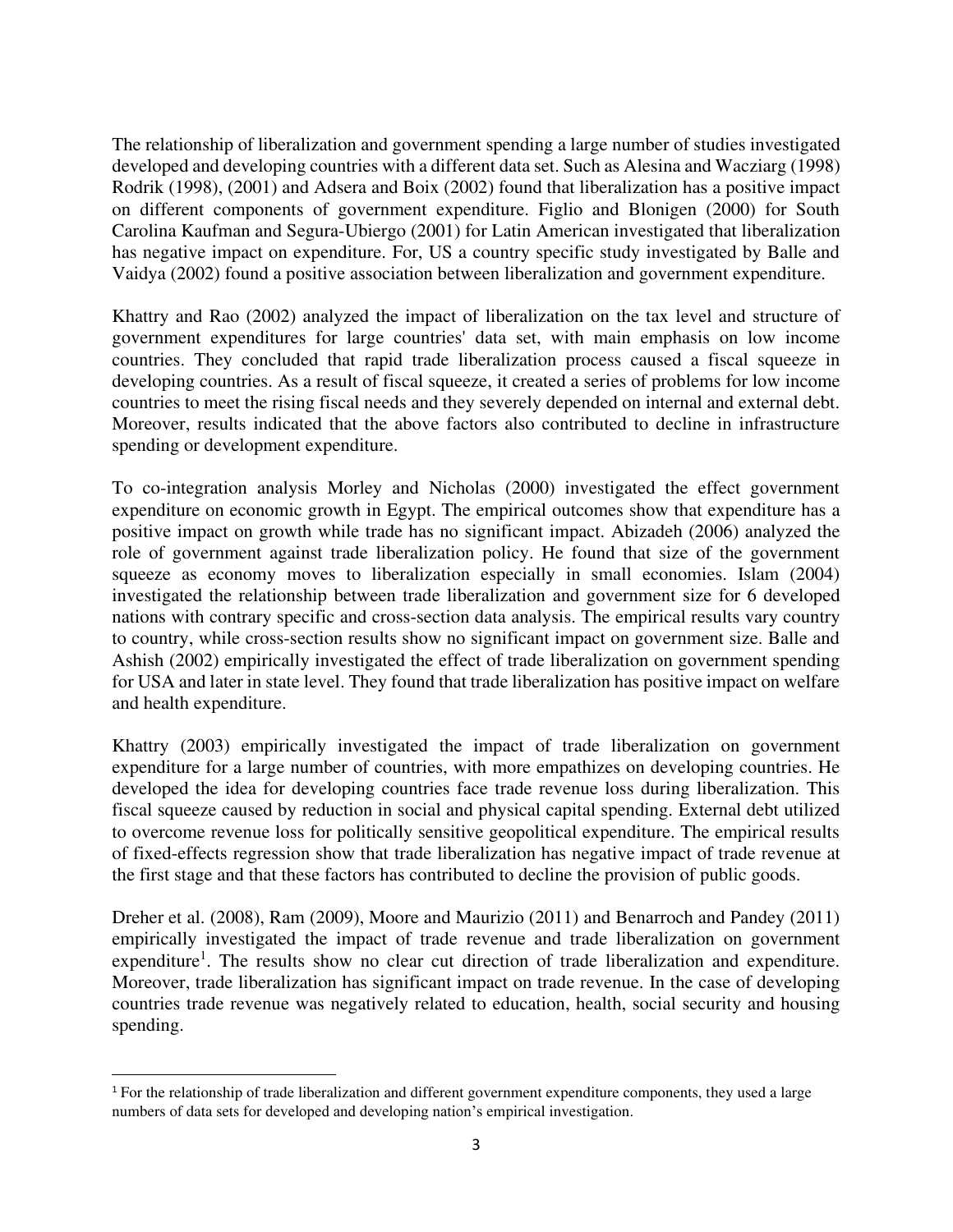Sáenz et al. (2013) explored the link between trade openness and public expenditure for Spain in the period of 1960-2000. They used error correction method for short run and long run cointegration and also used Granger test for causality. They found a strong positive casual correlation between several measures of trade openness and public expenditure in the case of Spain. Recently, Turan and Mesut (2016) investigated the impact of trade liberalization and economic growth in government size for Korea and Turkey. The results found that GDP per capita positive impact on government size in the long run for both nations. However, trade liberalization has negative impact on government size for Turkey but not in the case of Korea.

When we review the literature on trade liberalization and expenditure structure, we find hardly any study in detail in case of Pakistan. Some studies reflect macroeconomic determinant, component and composition of public expenditure and other reflect economic consequences independently. Most of the empirical investigating developed nations and concluded that trade liberalization have no significant effect on government expenditure or government size while in case of developing nations trade liberalization have serious implications for expenditure structure. Pakistan is a good case study because it has more concentration towards liberalization during last twenty years.

#### **3. Theoretical Framework, Method and Data**

Trade liberalization or reduction in tariff rates causes to decrease in revenue, which is called "income effect". The income effect puts a pressure on the budget deficit. The revenue loss which may cause a cut in public spending in crucial sectors like health, education, and infrastructure development is "substitution effect". According to Abe (1992), trade liberalization or reduction in tariff rate may reduce the revenue and this revenue loss may put a budgetary pressure. Budget deficit leads to cut in government development expenditure as compare to non-development expenditure and the consequences of the expenditure structure limit the availability of public goods and services.

For expenditure structure model, Alesina and Wacziarg (1998), Shelton (2007), Dreher et al., (2008) analyzed the relationship between trade liberalization and different components of government expenditure. Specifically, development and non-development expenditure may be used to respond the volatility, which may be the result of trade liberalization. Dreher et al., (2008) using two different data sets analyzed the impact of liberalization on composition government expenditure. Rodrik (1998) found a strong positive association between trade openness and the size of the government, as in more liberalized economies, people demand an expanded role of government for the provision of social insurance subject to external risk. To examine the hypotheses that trade liberalization and trade revenue have no impact on expenditure structure. The empirical model is given below:

$$
\frac{DEX}{NDEX} = g(ATR, TR, Y, BD, DS, UG, X)
$$

DEX/NDEX = ratio development expenditure and non-development expenditure measure as expenditure structure over time,  $ATR = T \text{ariff}$  rate weighted mean, all products (%) as measure of trade liberalization, TR=Trade tax revenue as a share of total tax revenue, Y= GDP per capita growth (annual  $\%$ ), BD = Fiscal balance as a share of GDP, DS = Interest payments on external debt (% of GNI), UGE= Underground economy as a share of GDP, X= other control variables.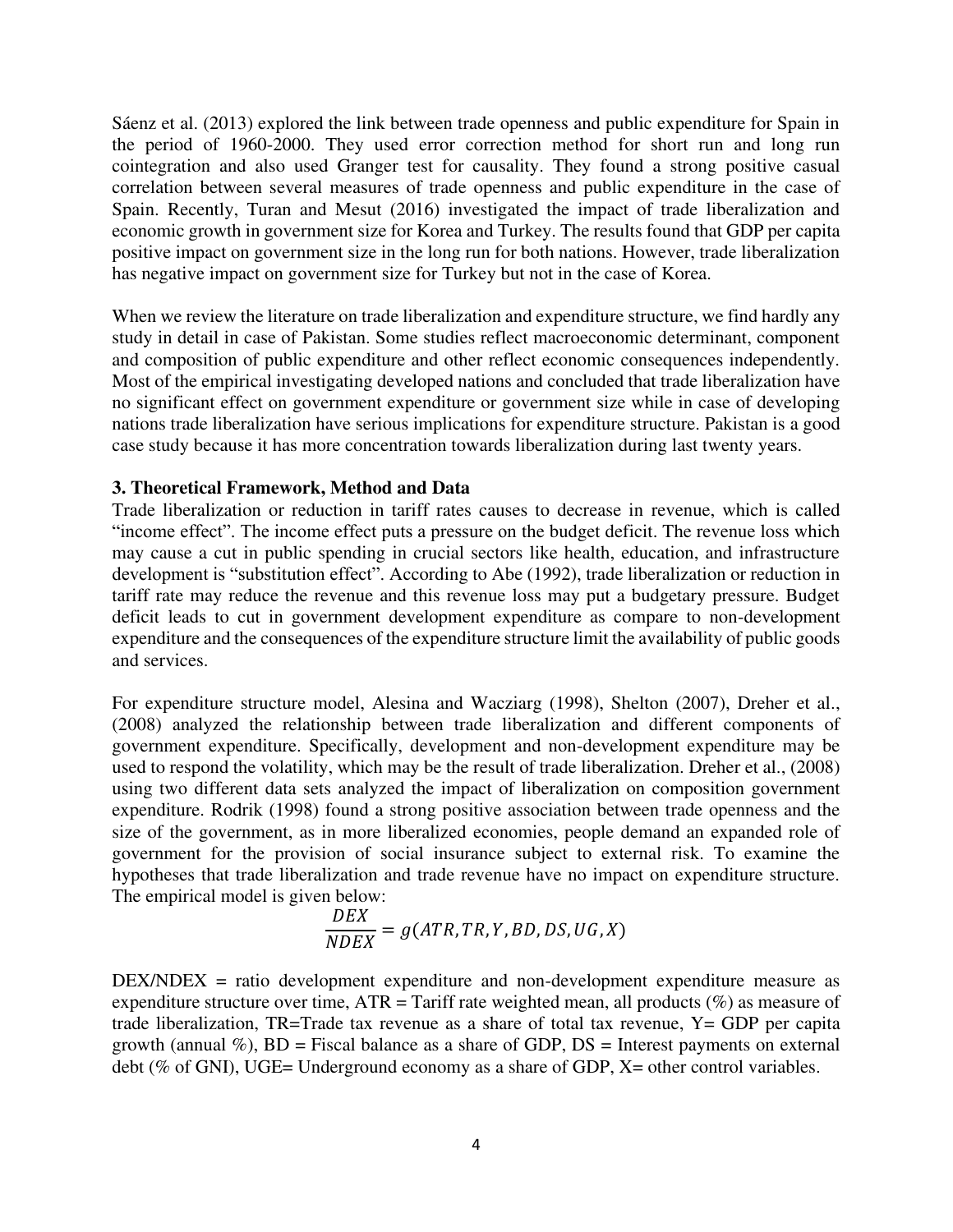The major data sources are Handbook of Statistic on Pakistan Economy publish by State Bank of Pakistan (2017), Pakistan Economic Survey 2016-17 published by the Ministry of Finance, Government of Pakistan and World Development Indicator (WDI) by the World Bank (2017). For the size of the underground economy, data estimated by Gulzar et al. (2010). We use a moving average for remaining four years' observation. The data on average tariff rate is taken from Pakistan Customs Tariff annual report various issues (Custom Wing) Federal Board of Revenue, Government of Pakistan. This study uses a bound testing approach to co-integration developed by Pesaran et al. (2001) and Paresh (2005). Autoregressive distributed lag approach has following advantages over previous approaches. First, it produces more reliable results for small data sets. Second, it is appropriate for different order of integration of variables. Third, it is an easy approach to transform long run coefficients to short run through re-parameterization. This approach follows two steps for empirical estimation. First, it computes F-statistics of bond testing, which is based at Pesaran et al. (2001) and Paresh (2005). Second, by using the error correction mechanism the short run results are obtained. For the empirical analysis study uses the time period from 1975 to 2016.

## **4. Empirical Results**

This study uses DF-GLS unit root tests for examining the stationary level of the variables because this test is more appropriate when the data is based on different indices and quality variable for analysis. The results of DF-GLS are presented in table 1. The estimated results under a mixed level of stationary we employ ARDL co-integration approach for short run and long run relationship of variables.

| Variables                    | Unit Root Estimation<br>DF-GLS test at Level |                 | $DF-GLS$ test at $1st$ Difference |                |
|------------------------------|----------------------------------------------|-----------------|-----------------------------------|----------------|
|                              | Calculated values<br>Lags                    |                 | Calculated values                 | Lags           |
| Develop/non-develop          | $-1.84376$                                   | 0               | $-4.53297***$                     |                |
| expenditure ratio            |                                              |                 |                                   |                |
| Average tariff rate          | $-0.4988$                                    | 1<br>$-3.6011*$ |                                   | 1              |
| Trade revenue as a share of  | $-0.3115$                                    | 1               | $-2.0656**$                       |                |
| tax revenue                  |                                              |                 |                                   |                |
| Real per capita growth       | $-2.1837**$                                  | 1               | $-6.0624*$                        | $\mathbf{1}$   |
| Budget deficit as a share of | $-1.098$                                     | $\theta$        | $-3.2461**$                       |                |
| <b>GDP</b>                   |                                              |                 |                                   |                |
| External debt servicing as a | $-1.1531$                                    | $\overline{0}$  | $-4.9076*$                        |                |
| share of GDP                 |                                              |                 |                                   |                |
| Political stability          | $-2.9616**$                                  | 1               | $-3.4331**$                       | 1              |
| Underground economy as       | $-0.52710$                                   | $\overline{0}$  | $-3.9244***$                      |                |
| share of GDP                 |                                              |                 |                                   |                |
| Subsidies as share of total  | $-1.52238$                                   | 1               | $-5.62894**$                      | $\overline{2}$ |
| expenditure                  |                                              |                 |                                   |                |
| Defence<br>expenditure<br>as | $-1.88623$                                   | $\overline{0}$  | $-2.97854**$                      |                |
| share of total expenditure   |                                              |                 |                                   |                |

**Table-1** 

\*, \*\*, \*\*\*, shows level of significant at  $1\%$ , 5%, and  $10\%$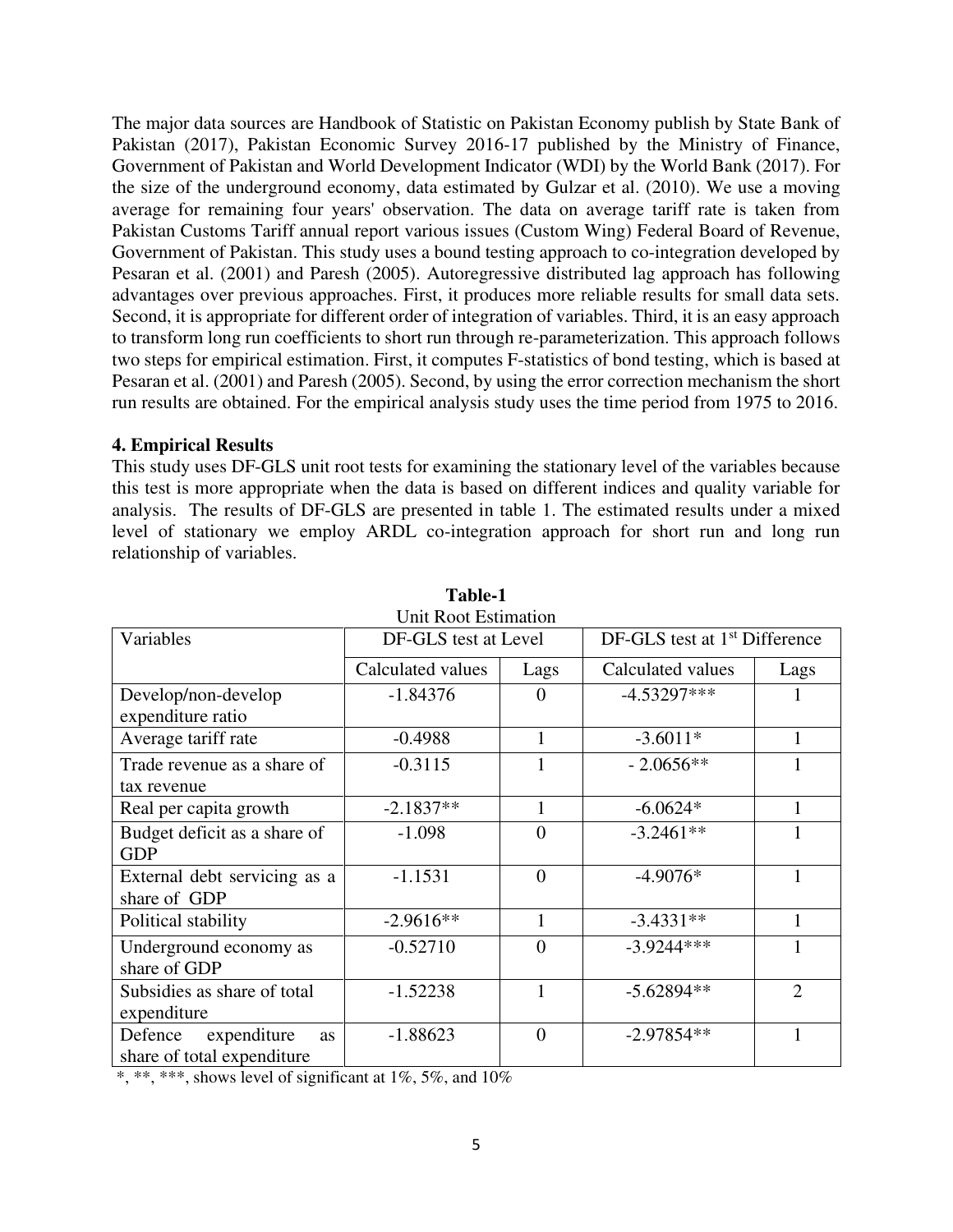After confirmation of stationarity of the variables, now we move towards the lag selection procedure. The Schwarz information criterion is used to choose to lag order of ARDL model. The empirical results of different criterion suggest one optimum lag length for the above model. The empirical results are presented in table 2 for F-statistic, the empirical results confirm that some long run linear combinations exist between our concerned variables<sup>2</sup>.

| THADL COMINGIATION TOST     |                              |                       |                |                |                |
|-----------------------------|------------------------------|-----------------------|----------------|----------------|----------------|
|                             |                              | At 95%                |                | At $90\%$      |                |
| Variables                   | F-Statistic<br>(Calculated)  | Lower<br><b>Bound</b> | Upper<br>Bound | Lower<br>Bound | Upper<br>Bound |
| Expenditure structure $(1)$ | 5.9012**<br>(1,0,0,1,0,0,0)  | 2.9341                | 4.4230         | 2.4223         | 3.2942         |
| Expenditure structure (2)   | $4.2911***$<br>(1,0,0,0,1,0) | 3.4562                | 4.6213         | 2.8421         | 3.5763         |

**Table-2**  ARDL Cointegration Test

\*\*, \*\*\* level of significant at 5% and 10%

The long run empirical coefficients are presented in table 3. The results show that trade liberalization has negative and significant relationship with expenditure structure. The coefficient estimates suggest that a one unit increase in trade liberalization, on average, will cut.05 too.09 units in expenditure structure at 5 percent level of significance. In a developing country like Pakistan, the trade liberalization reduces the expenditure ability of the government because of the revenue loss. However, in case of developed countries where the direct tax is greater than the indirect tax, the trade liberalization has positive impact on expenditure as proposed by Benarroch and Pandey (2011) Sáenz et al. (2013).

The empirical coefficient of GDP growth shows positive and significant impact on the expenditure structure in Pakistan. The level of economic development may improve the domestic tax collection as well as expenditure explained in Wagner's law. This law explains that the demand for public services is usually income elastic; an increase in public goods and services cause economic development which may be possible through increased tax revenue. The trade revenue shows that a one unit increase in trade, tax revenue will by 5 percent point on average, improve expenditure structure at 5 percent significance level. These results are consistent with Moore and Maurizio (2011). Moreover, the political stability and defense expenditure has a significant and negative impact on expenditure structure. It means that the share of non-development expenditure is higher when the economy experiences more political stability as well as high defense expenditure. Thus, foreign and domestic loans were used to meet the non-development expenditure. Another important reason of low tax base was extensive tax evasion and size of the informal sector in the economy.

<sup>&</sup>lt;sup>2</sup> The F-statistic calculated 5.9012 and 4.2911 which are greater than the critical bound value proposed by Pesaran et al, (2001).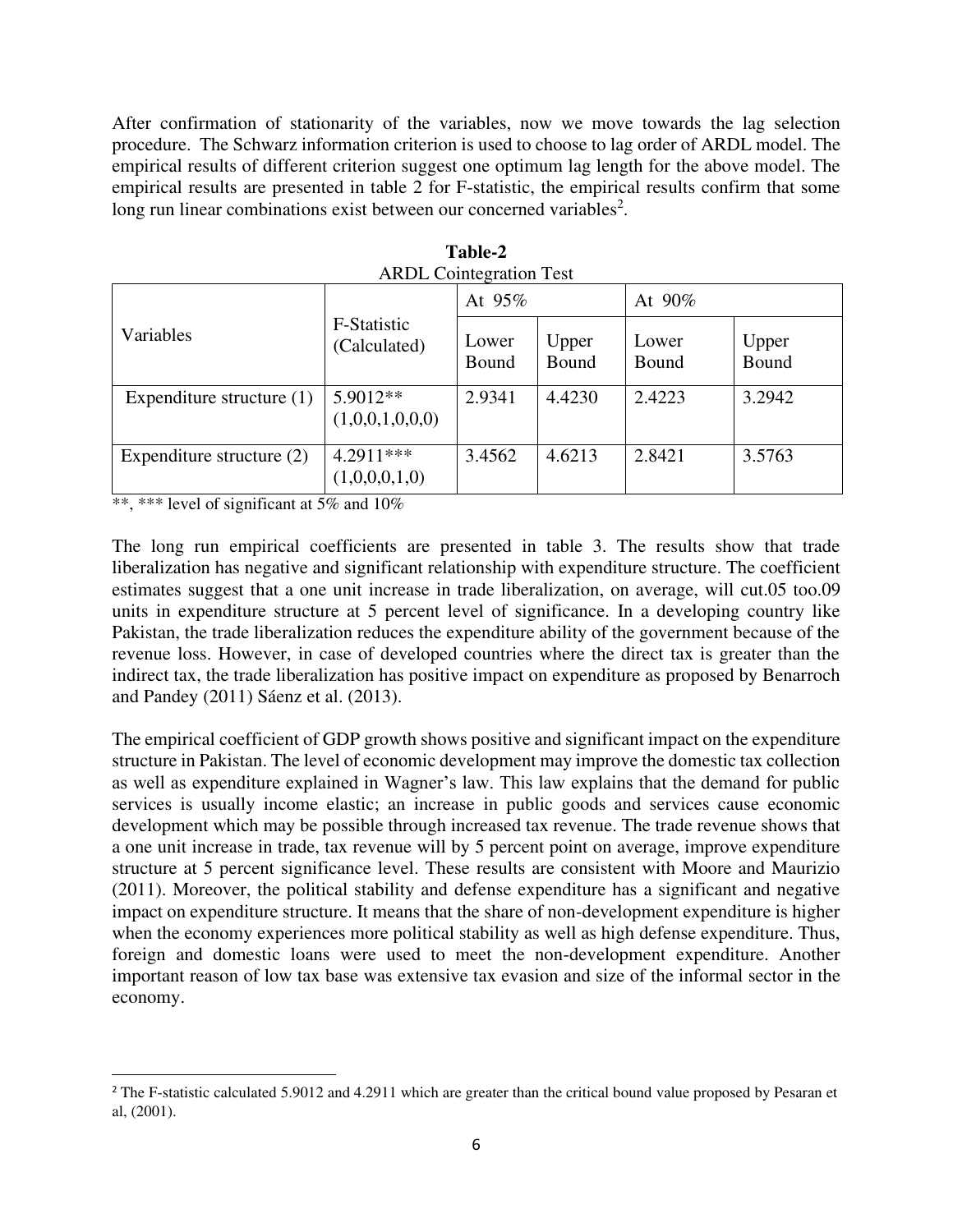Now, in second model we include budget deficit, external debt servicing and size of the underground economy. The budget deficit and foreign debt have a negative and significant impact on expenditure structure. The result shows that external factors have more pressure on the government to allocate more resources on non-development expenditures as a share of development. The estimated results show that underground economy as a share of GDP has negative and significant relationship with expenditure structure in Pakistan.

| Variables                                        | Expenditure structure |                  | Expenditure structure |                  |
|--------------------------------------------------|-----------------------|------------------|-----------------------|------------------|
| Constant                                         | .5699*                | 2.2024[0.002]    | $.1576***$            | 1.220[0.2656]    |
| Average tariff rate                              | $.05731**$            | 1.9084[0.042]    | .099**                | 1.9609[0.033]    |
| Trade revenue as a<br>share of total tax         | $.01573**$            | 2.1803[0.023]    | .3325                 | 1.257[0.201]     |
| Real per capita growth                           | $.06170*$             | 2.9610[0.002]    |                       |                  |
| Budget deficit as a<br>share of GDP              |                       |                  | $-0.0482***$          | $-1.5010[0.705]$ |
| External debt servicing<br>as a share of GDP     |                       |                  | $-.0356*$             | $-3.2156[0.002]$ |
| Political stability                              | $-.07347**$           | $-2.2189[0.024]$ |                       |                  |
| Underground economy<br>as a share of GDP         |                       |                  | $-.08172**$           | $-2.035[0.030]$  |
| Subsidies as a share<br>of total expenditure     | .05372                | 1.4251[0.136]    |                       |                  |
| Defence expenditure as a<br>share<br>of<br>total | $-.03420***$          | $-1.6901[0.075]$ |                       |                  |

**Table-3**  Long Run Coefficient of ARDL Regression

Note: \*, \*\*, \*\*\* level of significant at  $1\%$  5%  $10\%$ .

The short run results of the above models are presented in table 4. Trade liberalization and trade revenue have negative impact in the short run. Improvement in average tariff rate leads to enhance the trade revenue. Trade revenue increase development expenditure due to total collection of domestic tax collection. When expenditure structure is used as dependent variable, we add two new independent variables like subsidies and defense expenditure. The results show that defense expenditures have a negative impact on expenditure structure and are statistically significant at the 10 percent level of significance. The negative sign of the coefficient of a lag error correction term is -6610 and -5806 in model three and four respectively, it is statistically significant at 1 and 5 percent level of significance.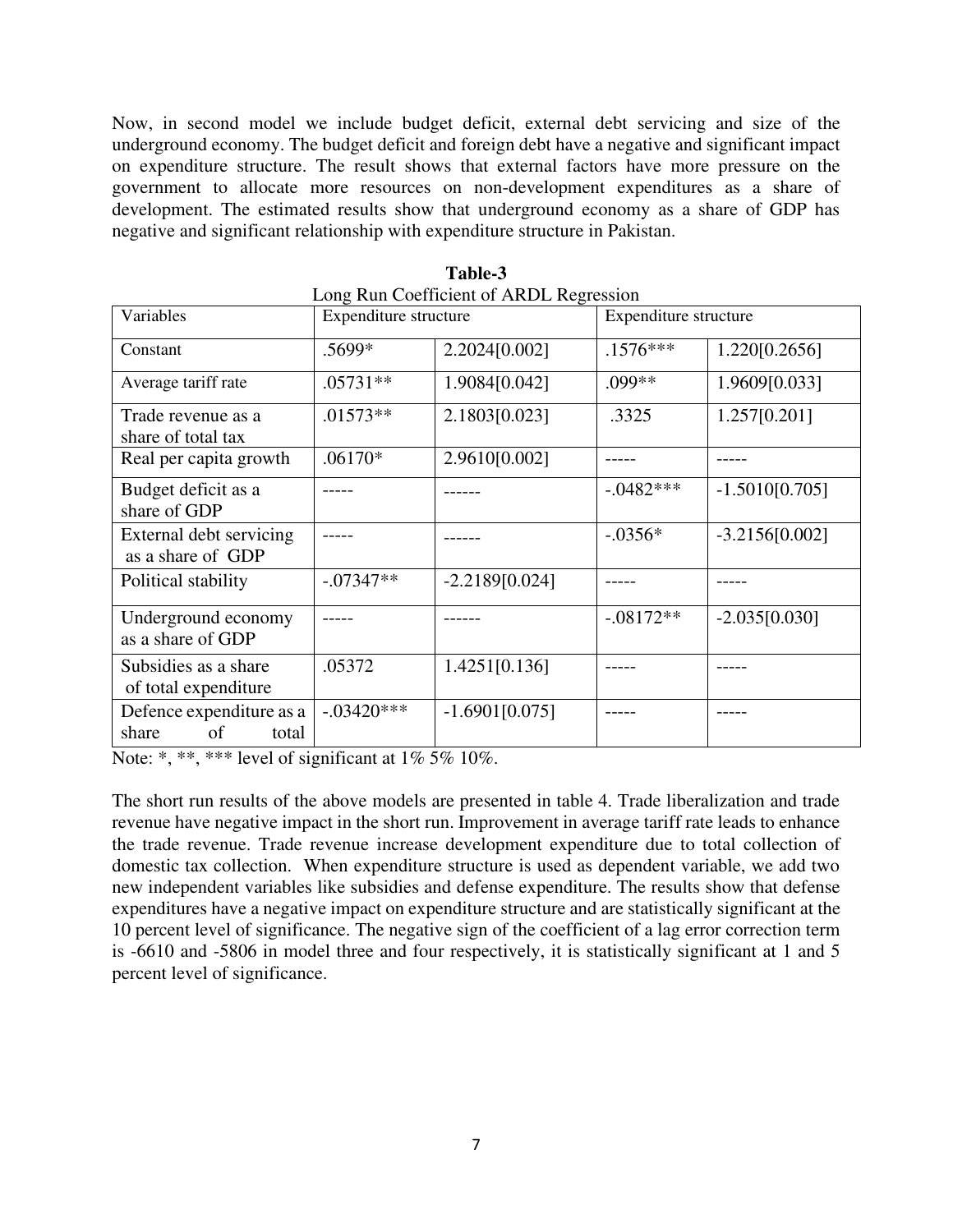| SHOTE KUH COCHICICIII OF AKDL KOGIOSSION |                           |                  |                           |                 |  |
|------------------------------------------|---------------------------|------------------|---------------------------|-----------------|--|
| Variables                                | <b>Expenditures Ratio</b> |                  | <b>Expenditures Ratio</b> |                 |  |
|                                          | (1,0,0,1,0,0,0)           |                  | (1,0,0,0,1,0)             |                 |  |
| Constant                                 | $0.1852*$                 | 2.4247[0.009]    | .08576***                 | 1.214[0.670]    |  |
|                                          |                           |                  |                           |                 |  |
| ∆Average tariff rate                     | $-.05011*$                | $-2.2010[0.003]$ | $-.06997**$               | $-2.159[0.030]$ |  |
|                                          |                           |                  |                           |                 |  |
| $\triangle$ Trade revenue as a           | $.04952**$                | $-2.004[0.033]$  | .01688                    | $-1.230[0.221]$ |  |
| share of tax revenue                     |                           |                  |                           |                 |  |
| $\Delta$ Real per capita                 | $.01096*$                 | 2.7012[0.008]    |                           |                 |  |
| growth                                   |                           |                  |                           |                 |  |
| ∆Budget deficit as a                     |                           |                  | $-0.0124**$               | $-2.012[0.011]$ |  |
| share of GDP                             |                           |                  |                           |                 |  |
| ∆External debt                           |                           |                  | $-0.02025**$              | $-2.749[0.022]$ |  |
| servicing as a share                     |                           |                  |                           |                 |  |
| ∆Political stability                     | $-.02339**$               | $-2.361[0.013]$  |                           |                 |  |
|                                          |                           |                  |                           |                 |  |
| $\Delta$ Underground                     |                           |                  | $-.0331***$               | $-1.446[0.078]$ |  |
| economy as share of                      |                           |                  |                           |                 |  |
| ∆Subsidies as share                      | .00407                    | 1.322[0.267]     |                           |                 |  |
| of total expenditure                     |                           |                  |                           |                 |  |
| $\triangle$ Defence                      | $-.01967***$              | $-1.538[0.068]$  |                           |                 |  |
| expenditure as share                     |                           |                  |                           |                 |  |
| Lag error correction                     | $-0.3184*$                | $-2.701[0.000]$  | $-.2132**$                | $-1.988[0.019]$ |  |
| term                                     |                           |                  |                           |                 |  |
| $R^2$ and D.W                            | .6610/2.1143              |                  | .5806/1.440               |                 |  |
|                                          |                           |                  |                           |                 |  |

**Table-4**  Short Run Coefficient of ARDI Regression

Note: \*, \*\*, \*\*\* level of significant at 1% 5% 10%. [] represent Prob. Value.

# **5. Conclusions and Policy Implications**

According to free trade theories, trade liberalization policy improves society's welfare through its various channels under the perfectly competitive market conditions, but on the other hand, one channel may cause to reduce the welfare due to trade revenue loss. The trade revenue loss automatically creates fiscal changes at domestic level. The empirical results show that trade tax revenue has a positive impact on the expenditure structure in the long run but not in the short run. Due to trade liberalization, revenue loss of income has considerably adverse influence on fiscal structure in case of Pakistan. The income effect of trade revenue has negative due to trade liberalization. Trade revenue has a major share in the total tax collection in Pakistan. While, trade liberalization itself puts an adverse effect on expenditure in the long run. The substitution effect of trade revenue loss also put an adverse impact on development expenditure in Pakistan. So, the net effect of trade liberalization policy faces trade revenue loss at the first stage. Trade revenue loss due to trade liberation policy creates regressive fiscal performance, for developing economies like Pakistan at the second stage. Trade liberalization, budget deficits and defense expenditure have negative associations with expenditure structure. Nondevelopment expenditure on debt servicing is increasing due to devaluation of the local currency as well as other expenditure on geopolitical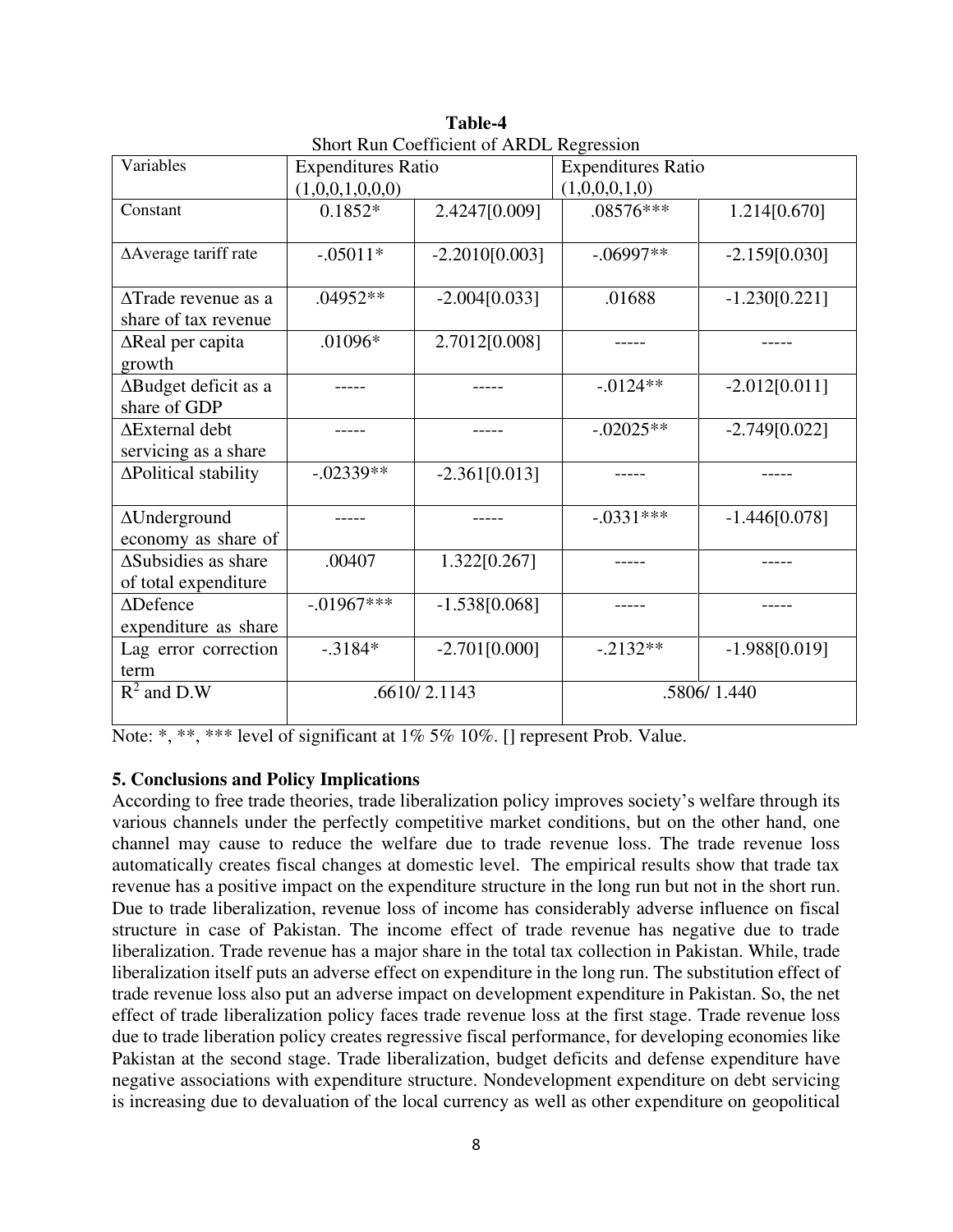issues like defense and some internal and external conflicts. Underground economy use as a proxy for administration capacity and corruption has a negative impact on the expenditure structure, but most surprising result of political stability shows the negative relation with expenditure structure. It means that the share of non-development expenditure is higher as compared to development expenditure as a more stable political condition in Pakistan. For the policy implication, the government should improve the tariff rate on one hand. On the other hand, the government should improve domestic fiscal administration structure during trade liberalization. We should also improve the development expenditure as compared to non-development expenditure to make economic risk neutral against trade revenue loss as well as foreign trade competition. Furthermore, the economy of Pakistan has heavily depended on external debt for fiscal needs. In the context of the results of the study, the debt servicing has negative impact on the fiscal structure of Pakistan. Even though, Pakistan has so many problems in the form of a large proportion of the poor segment of society, political instability and a large share of undocumented economy. For the policy suggestion, the government should enhance the internal sources for fiscal requirements rather than external sources of public finance.

### **References**

- Abizadeh, S. (2006). An Analysis of Government Expenditure and Trade Liberalization*. Applied Economics*, 37- 1881-1884.
- Adsera, A., and Boix, C., (2002). Trade, Democracy, and the Size of the Public Sector: the Political Underpinnings of Openness. *International Organization*, 56, 229–262.
- Alesina, A., and Wacziarg, R., (1998). Openness, Country Size and the Government. *Journal of Public Economics,* 69, 305–322.
- Ali, A. (2011). Disaggregated import demand functions of Pakistan; An empirical Analysis. *M-Phil Thesis, NCBA&E,* Lahore, Pakistan, 1-70.
- Ali, A. (2015). *The impact of macroeconomic instability on social progress: an empirical analysis of Pakistan* (Doctoral dissertation, National College of Business Administration & Economics Lahore).
- Ali, A. and Bibi, C. (2017). Determinants of Social Progress and its Scenarios under the role of Macroeconomic Instability: Empirics from Pakistan. *Pakistan Economic and Social Review*, 55(2), 505-540
- Ali, A. and Naeem, M. Z. (2017). Trade Liberalization and Fiscal Management of Pakistan: A Brief Overview. *Policy Brief-Department of Economics*, PU, Lahore. 2017 (1), 1-6.
- Ali, A., & Chani, M. I. (2013). Disaggregated import demand function: a case study of Pakistan. *International Journal of Economics and Empirical Research*, *1*(1), 1-14.
- Ali, A., & Rehman, H. U. (2015). Macroeconomic instability and its impact on gross domestic product: An empirical analysis of Pakistan. *Pakistan Economic and Social Review*, 285-316.
- Audi, M. and Ali, A. (2017). Socio-Economic Development, Demographic Changes and Total Labor Productivity in Pakistan: A Co-Integrational and Decomposition Analysis. *Journal of Academy of Business and Economics*, 17(2), 7-24.
- Balle, F., and Ashish, V. (2002). Regional Analysis of Openness and Government Size. *Applied Economic letters*, 9(5), 289-292.
- Benarroch, M. and Manish, P. (2011). The Relationship between Trade Openness and Government Size: Does Disaggregating Government Expenditure Matter? *Journal of Macroeconomics,* 34(1), 239–252.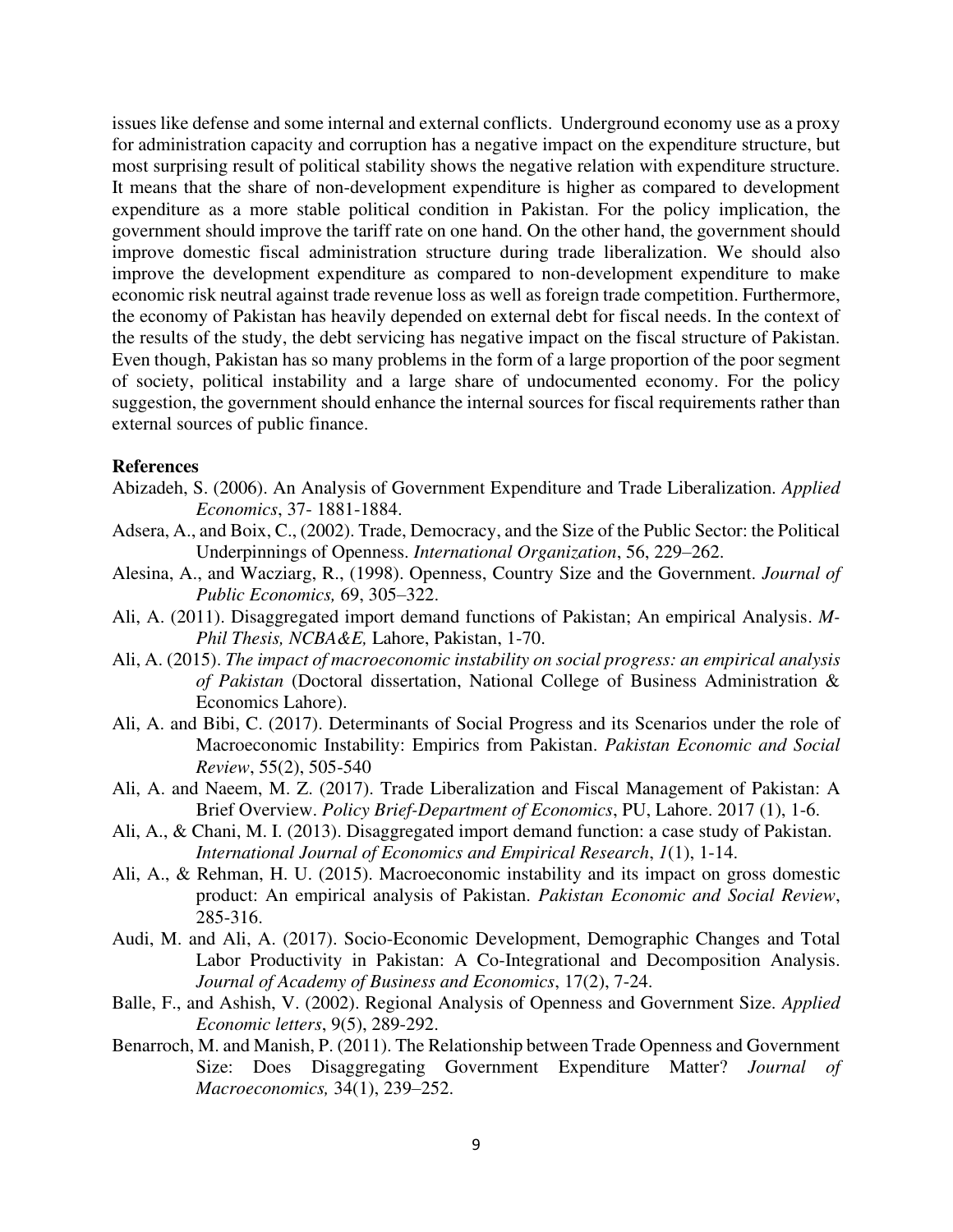- Bernauer, T., and Achini, C., (2000). From Real to Virtual State? Integration of the World Economy and its Effects on Government Activity. *European Journal of International Relations*, 6, 223–276.
- Bretschger, L., and Hettich, F., (2002). Globalization, Capital Mobility and Tax Competition: Theory and Evidence for OECD Countries. *European Journal of Political Economy*, 18, 695–716.
- Cusack, T.R., (1997). Partisan Politics and Public Finance: Changes in Public Spending in the Industrialized Democracies 1955–1989. *Public Choice*, 80, 157–172.
- Dreher, A., (2006). The Influence of Globalization on Taxes and Social Policy: An Empirical Analysis for OECD Countries. *European Journal of Political Economy*, 22, 179–201.
- Dreher, A., Jan-Egbert, S., and Heinrich, U. (2008). The Impact of Globalization on the Composition of Government Expenditures: Evidence from Panel Data*. Public Choice*, 134(4), 263-292.
- Edwards, S. (1992). Trade Orientation, Distortions and Growth in Developing Countries. *Journal of Development Economics*, 39(1):31-57.
- Figlio, D.N., and Blonigen, B.A. (2000). The Effects of Foreign Direct Investment on Local Communities. *Journal of Urban Economics*, 48, 338–363.
- Garret, G., (1995). Capital Mobility, Trade and the Domestic Politics of Economic Policy. *International Organization*, 49, 657–687.
- Garret, G., (2001). Globalization and Government Spending Around the World. *Studies in Comparative International Development*, 35, 3–29.
- Garret, G., and Mitchell, D., (2001). Globalization, Government Spending and Taxation in the OECD. *European Journal of Political Research*, 39, 145–177.
- Gulzar, A. Novaira, J. and Adnan, H. (2010). What is hidden, in the Hidden Economy of Pakistan? Size, Causes, Issues, and Implications. *The Pakistan Development Review*, 49 (2): 665– 704.
- Hicks, A., and Swank, D., (1992). Politics, Institutions and Welfare Spending in Industrialized Democracies. *American Political Science Review*, 86, 658–674.
- Huber, E., Ragin, J., and Stephens, J., (1993). Social Democracy, Constitutional Structure and the Welfare State. *American Journal of Sociology*, 99, 711–749.
- Islam, M, Q. (2004).The long run Relationship between Openness and Government Size: Evidence from Bounds Test. *Applied Economics*, 39(9)-955-1000.
- Karras, G. (2012). Trade Openness and the Effectiveness of Fiscal Policy: Some Empirical Evidence. *International Review of Economics*, 59(3):303–313.
- Kaufman, R.R., and Segura-Ubiergo, A., (2001). Globalization, Domestic Politics, and Social Spending in Latin America. *World Politics*, 53, 553–587.
- Khattry, B. (2003). Trade Liberalization and the Fiscal Squeeze: Implications for Public Investment. *Development and Change*, 34(3), 401-424.
- Khattry, B. and Rao, M. (2002). Fiscal Faux Pas? An Analysis of the Revenue Implications of Trade Liberalization. *World Development*, 30(8), 1431–44.
- Kittel, B., and Winner, H., (2005). How Reliable is Pooled Analysis in Political Economy? The Globalization-welfare State Nexus Revisited. *European Journal of Political Research*, 44, 269–293.
- Krueger, A. (1997). Trade Policy and Economic Development: How we learn. *American Economic Review*, 87(1):1-22.